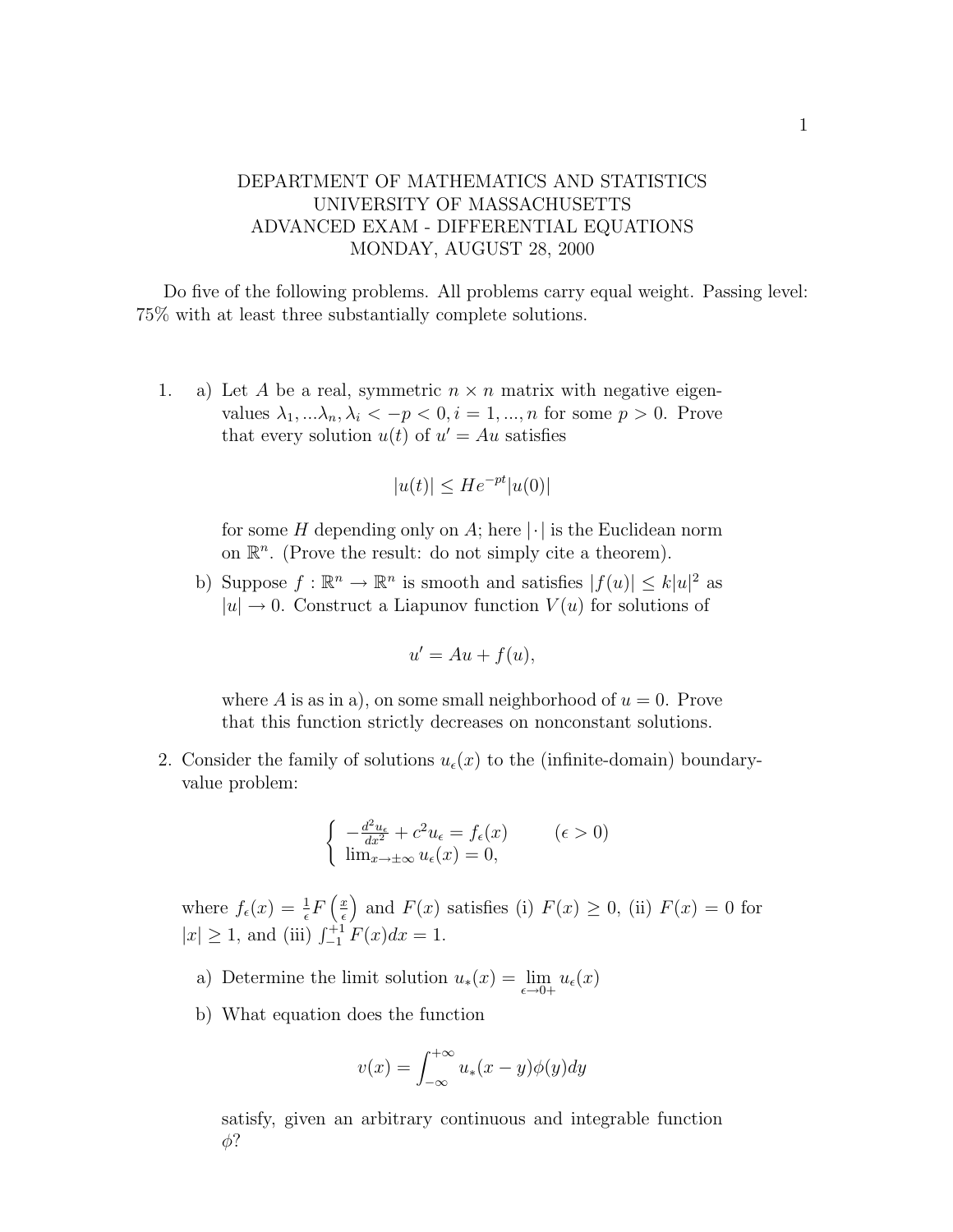- 3. Let  $\phi : \mathbb{R}^n \times \mathbb{R} \to \mathbb{R}^n$  be a flow on  $\mathbb{R}^n$ , so that  $\phi_t(x)$  is the trajectory at time  $t$  with initial data  $x$ .
	- a) Prove that if the  $\omega$ -limit set  $\omega(\phi_t(x))$  of a trajectory  $\phi_t(x)$  lies in a bounded subset of  $\mathbb{R}^n$  then  $\omega(\phi_t(x))$  is closed.
	- b) Prove that if  $p \in \omega(\phi_t(x))$  then  $\phi_t(p) \in \omega(\phi_t(x))$  for each t.
- 4. Consider the PDE for a vibrating string with a particular damping term:

$$
\begin{cases} \frac{\partial^2 u}{\partial t^2} - \frac{\partial^2 u}{\partial x^2} = \mu \frac{\partial^3 u}{\partial x^2 \partial t} & (0 < x < 1) \\ u(0, t) = 0 = u(1, t), \end{cases}
$$

with a positive coefficient  $\mu$ . Show that the initial-boundary value problem for this equation has a unique solution. Hint: Find an energy function E and verify that  $\frac{dE}{dt} \leq 0$ .

5. a) Demonstrate that the solution to the variational problem

$$
\min \int_{\Omega} |\nabla u|^2 dx \text{ subject to } \int_{\Omega} u^2 dx = 1, u \in H_0^1(\Omega)
$$

coincides with the first eigenfunction  $u = \varphi_1$  for  $-\Delta$  on  $\Omega$ ; namely,

$$
-\Delta \varphi_1 = \lambda_1 \varphi_1 \quad \text{in } \Omega \subset R^n,
$$
  

$$
\varphi_1 = 0 \qquad \text{on } \partial \Omega,
$$

and that the minimum is attained when  $u = \varphi_1$ , where  $\varphi_1$  is the principal eigenfunction. Assume  $\Omega$  is a bounded domain with smooth boundary.

b) Use the characterization in (a) to show that if the domain  $\Omega$  is a strict subdomain of another domain  $\Omega$ , then

$$
\lambda_1(\Omega) \geq \lambda_1(\tilde{\Omega}),
$$

where these are the first eigenvalues for each domain.